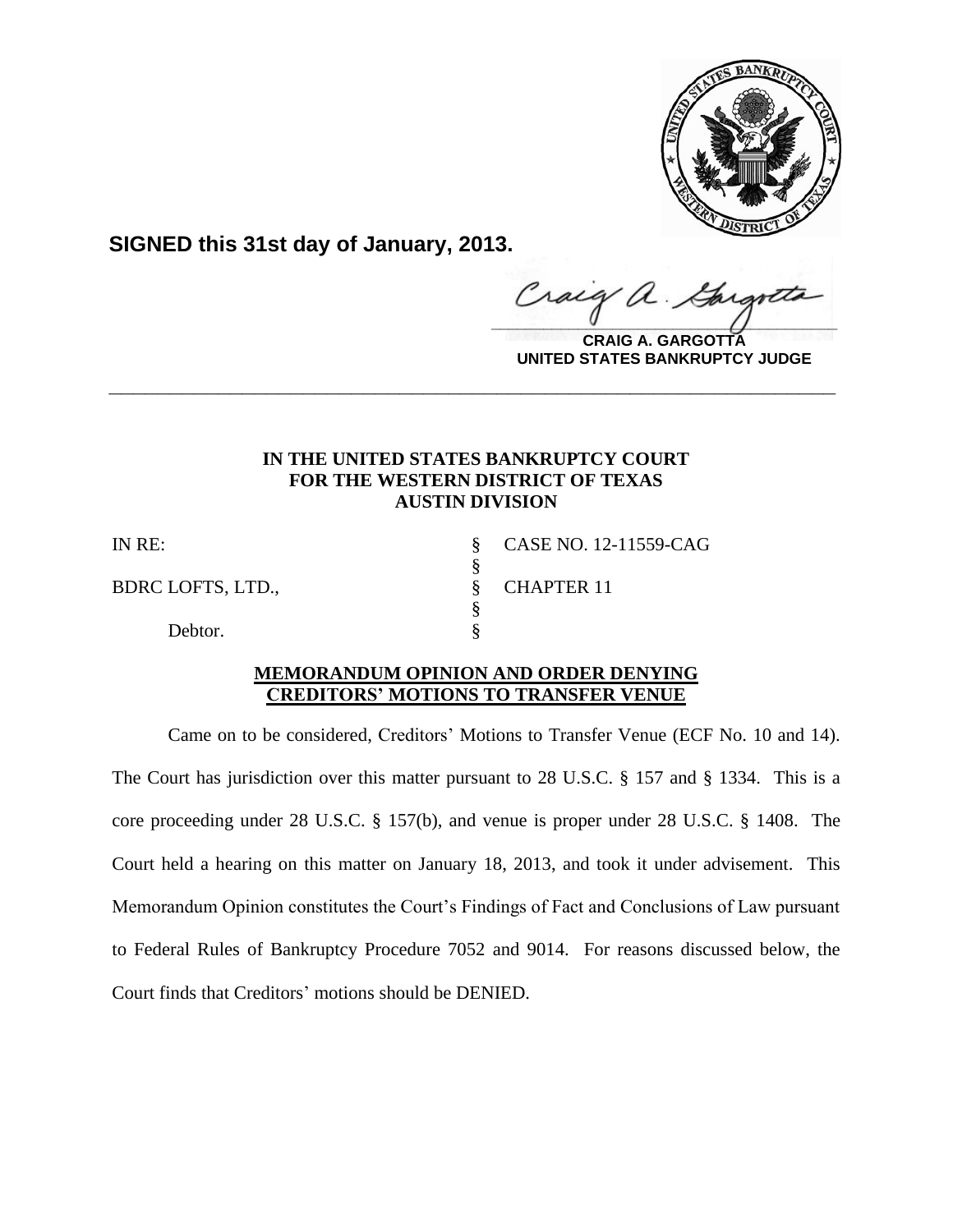#### **FACTUAL AND PROCEDURAL BACKGROUND**

BDRC Lofts Ltd. (hereafter "BDRC") filed a voluntary petition for bankruptcy under Chapter 11 (ECF No. 1) on July 6, 2012, in the United States Bankruptcy Court for the Western District of Texas, Austin Division. BDRC's purported reason for filing is to facilitate the sale of real property (hereafter "the property") free and clear of liens. The property represents the majority of BDRC's assets. It includes a condominium unit and parking areas, all of which are located on Houston Street in Fort Worth, Texas.

Before BDRC filed its petition for bankruptcy, a group of Creditors<sup>1</sup> (hereafter the "Lawsuit Creditors") filed a lawsuit against BDRC and related parties in the 342nd Judicial District Court, Tarrant County, Texas, alleging common law fraud and fraudulent conveyances. The Lawsuit Creditors secured a lis pendens on a portion of the property in connection with this lawsuit. BDRC filed a malpractice lawsuit against the Lawsuit Creditors' counsel in their Tarrant County lawsuit, Decker Jones McMarckren, McClane, Hall & Bates, P.C., Veronica Chavez Law, and Mark Dugan (hereafter the "Decker Jones Attorneys"). This malpractice lawsuit is also taking place in the 342<sup>nd</sup> Judicial District Court of Tarrant County, Texas. The Lawsuit Creditors claim that BDRC filed for bankruptcy in order to hinder and delay rulings in the Tarrant County lawsuits.

A second group of Creditors<sup>2</sup> (hereafter the "HP Loft Association Creditors") filed a Motion to Transfer Venue (ECF No. 7) on July 27, 2012. The HP Loft Association Creditors

 $\overline{a}$ 

<sup>&</sup>lt;sup>1</sup> The Lawsuit Creditors include Victoria Powell, Bobby Powell, Michael Crow, Deborah Crow, Beatrice Pardon, Jack Norris, Lee Ann Ostermann, Ian McKee, Paul McKee, Teresa McKee, Porter Rainwater, Doris Rainwater, Lachlan Cullen, Thomas S. Farr, Nancy O'Shea, Mary Alegre, Arthur Kelly, Michele Kelly, Andrew C. de la Torre, Kelsey Marquez de la Torre, Anne Godfrey, Wojtek Mozdyniewicz, Jolanta Mozdyniewicz, Christine Donahue, Nat Baumer, Joane Baumer, Lenel Freemyer, Elizabeth Goforth, Steven Lippert, Lynne Lippert, George Arthur Read, and Stephanie Bobek.

<sup>&</sup>lt;sup>2</sup> The HP Loft Association Creditors include HP Loft Owners Association, Victoria Powell, Steven Lippert, Lee Ann Ostermann, Lynn Lippert, Jack Norris, Andrew C. de la Torre, Anne Godfrey, Christine Donahue, Sandra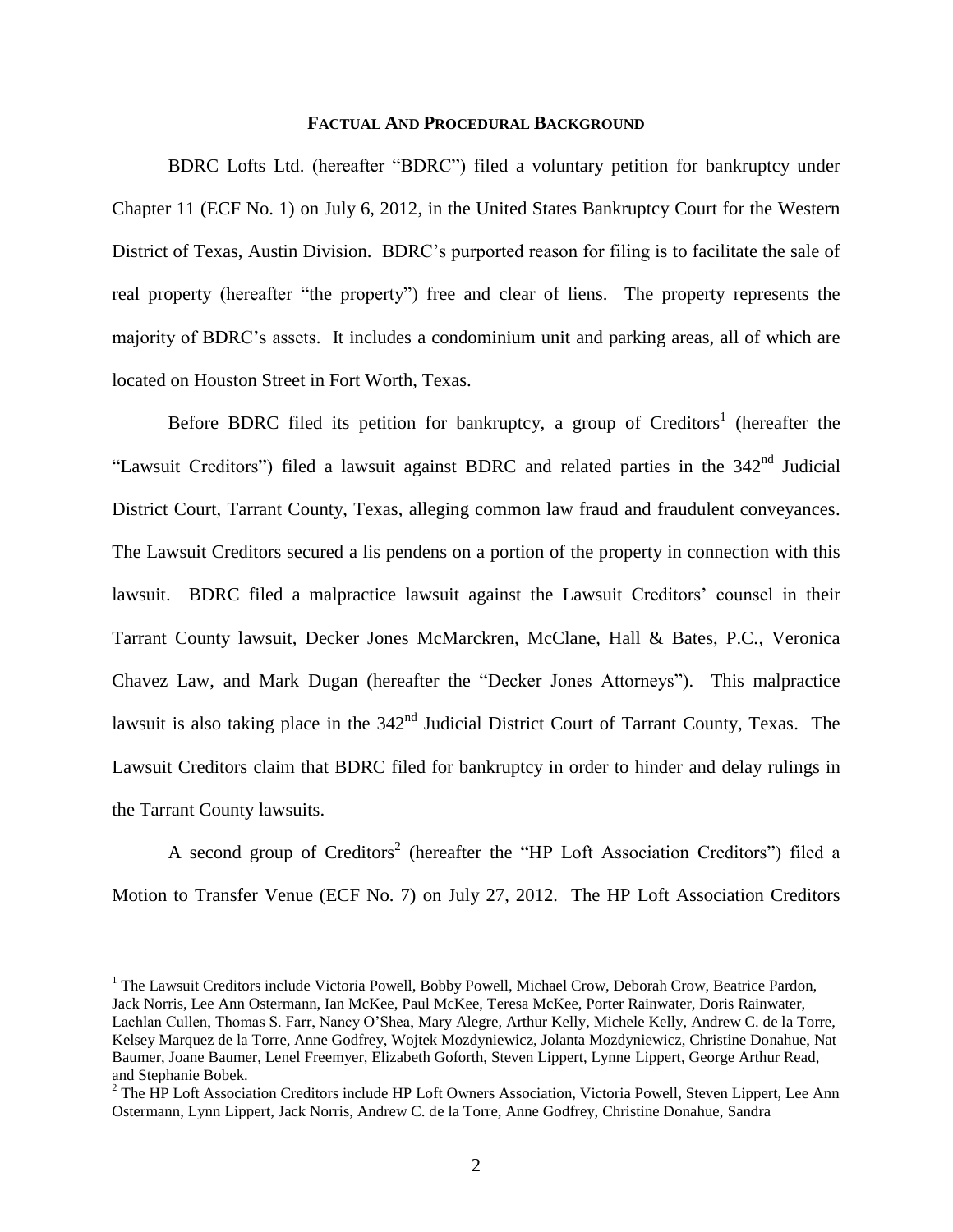later filed a Second Motion to Transfer Venue (ECF No. 10) on August 1, 2012. The Lawsuit Creditors filed a Motion to Transfer Venue (ECF No. 14) on August 13, 2012. The Decker Jones Attorneys filed a Motion to Transfer Venue (ECF No. 24) on August 28, 2012. Each of these motions to transfer venue seeks transfer to the Northern District of Texas, Fort Worth Division.

After several continuances, the Court held a hearing on January 18, 2013, to consider these various motions to transfer venue. The Decker Jones Attorneys stated that their Motion to Transfer Venue is moot on the record at hearing. The Lawsuit Creditors and the HP Loft Association Creditors (hereafter the "Creditors" when referred to together) proceeded to argue their motions, and the Court took them under advisement.

## **LEGAL STANDARD AND ANALYSIS**

All parties agree that venue is proper in the Western District of Texas, per 28 U.S.C. § 1408. The Creditors seek transfer to the Northern District of Texas under 28 U.S.C. § 1412 for the convenience of the parties and/or in the interest of justice.

28 U.S.C. § 1412 gives courts broad discretion to transfer a bankruptcy proceeding to another venue in the interest of justice and/or convenience. *E.g. In re Moss,* 249 B.R. 411, 424 (Bnkr. N.D. Tex. 2000). Justice and convenience are two separate paths to transfer under § 1412; either can justify transfer on its own. *E.g. In re Toxic Control Tech., Inc.,* 84 B.R. 140, 143 (Bnkr. N.D. Ala. 1986), *LSREF2 Baron, LLC v. Aguilar*, No. 3:12-cv-1242-M, 2013 WL 230381 at \*4 (N.D. Tex. Jan 18, 2013). The moving party bears the burden of proving that the case should be transferred by a preponderance of the evidence. *Moss,* 249 B.R. at 425. In this case, neither justice nor convenience persuades the Court to transfer BDRC's bankruptcy to the Northern District of Texas.

 $\overline{a}$ 

McGlothin, Nancy O'Shea, and Joane Baumer. A number of individuals belong to both the Lawsuit Creditors group and the HP Loft Association Creditors group.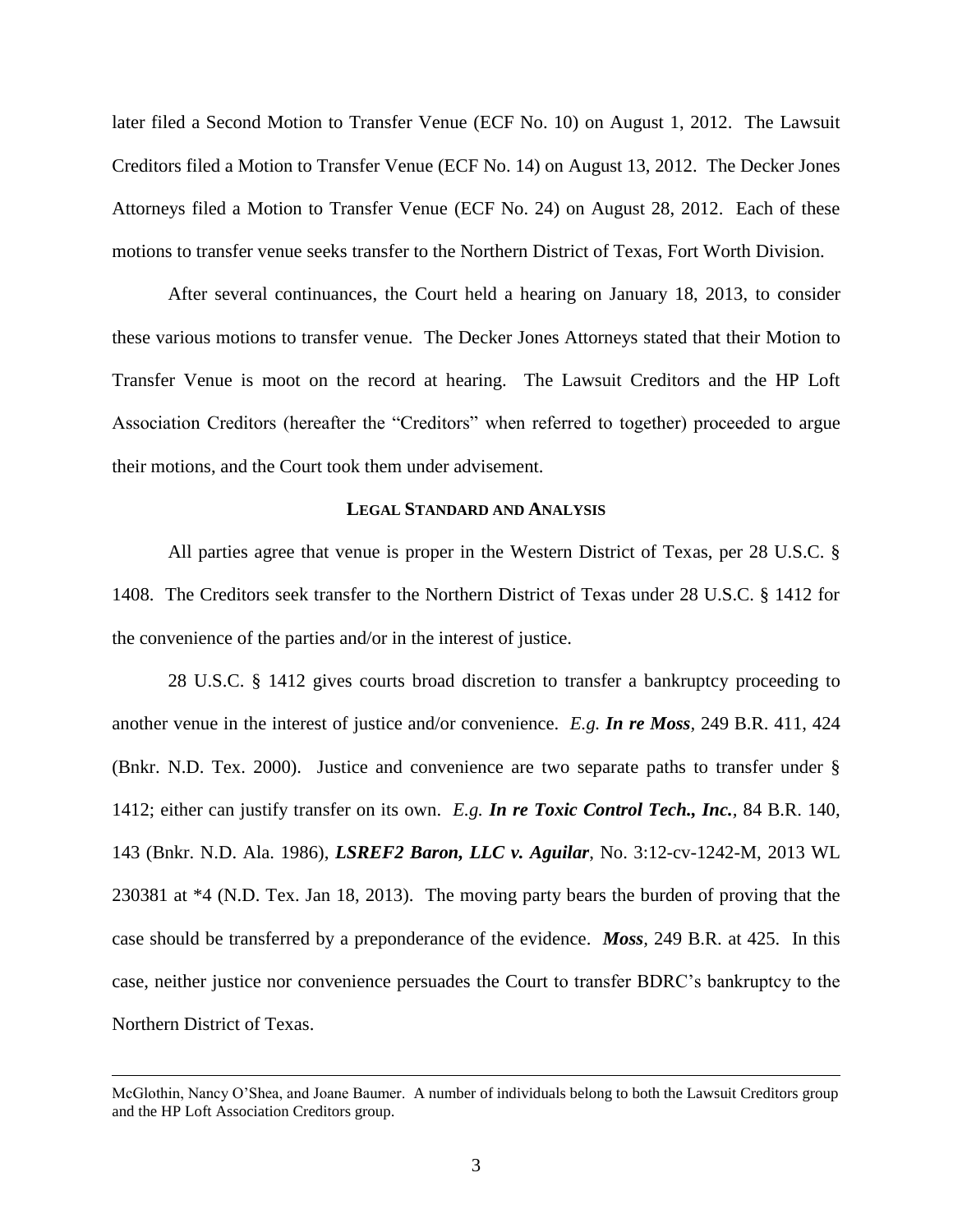## **Justice**

While § 1412 allows Courts to transfer a bankruptcy proceeding in the interest of justice, the Court is not convinced that justice would be served by a transfer to the Northern District of Texas. The standard for transfer in the interest of justice is flexible, and relevant factors include the efficient administration of the bankruptcy estate, judicial economy, timeliness, and fairness. *Zhang v. Rothrock*, No. Civ.A. H-05-3462**,** 2006 WL 213951 at \*1 (S.D. Tex. Jan 25, 2006) (*citing Manville Forest Prod. Corp.*, 896 F.2d 1384, 1391 (2d. Cir. 1990)). In light of these factors, the Court is not convinced that transfer to the Northern District would promote justice.

### **Efficient Administration of the Estate**

The interest of efficiency encourages the Court to retain venue. As the Fifth Circuit has noted, "the heart of a Chapter 11 proceeding is working up a financial plan of arrangement acceptable to all relevant parties," making the location of the people "charged with this responsibility" especially relevant. *Commonwealth Oil Ref. Co.,* 596 F.2d 1239, 1247 (5th Cir. 1973). BDRC's vice president, Jeffrey Blatt, resides in Austin. Its president, Bryan Dorsey, testified that he spends a significant amount of time in Austin. Dorsey and Blatt will presumably be the ones to formulate and execute the Chapter 11 plan. BDRC's office, books, and records are also in Austin. Although the property is located in Fort Worth, the prospective buyer is in Austin. Additionally, the Western District of Texas has already begun to oversee this case. It would, therefore, be most efficient for the case to proceed in the United States Bankruptcy Court for the Western District of Texas, Austin Division.

#### **Judicial Economy**

This factor weighs slightly against transfer. Although there has been relatively little progress in BDRC's bankruptcy thus far, the Court is familiar with this case, having overseen it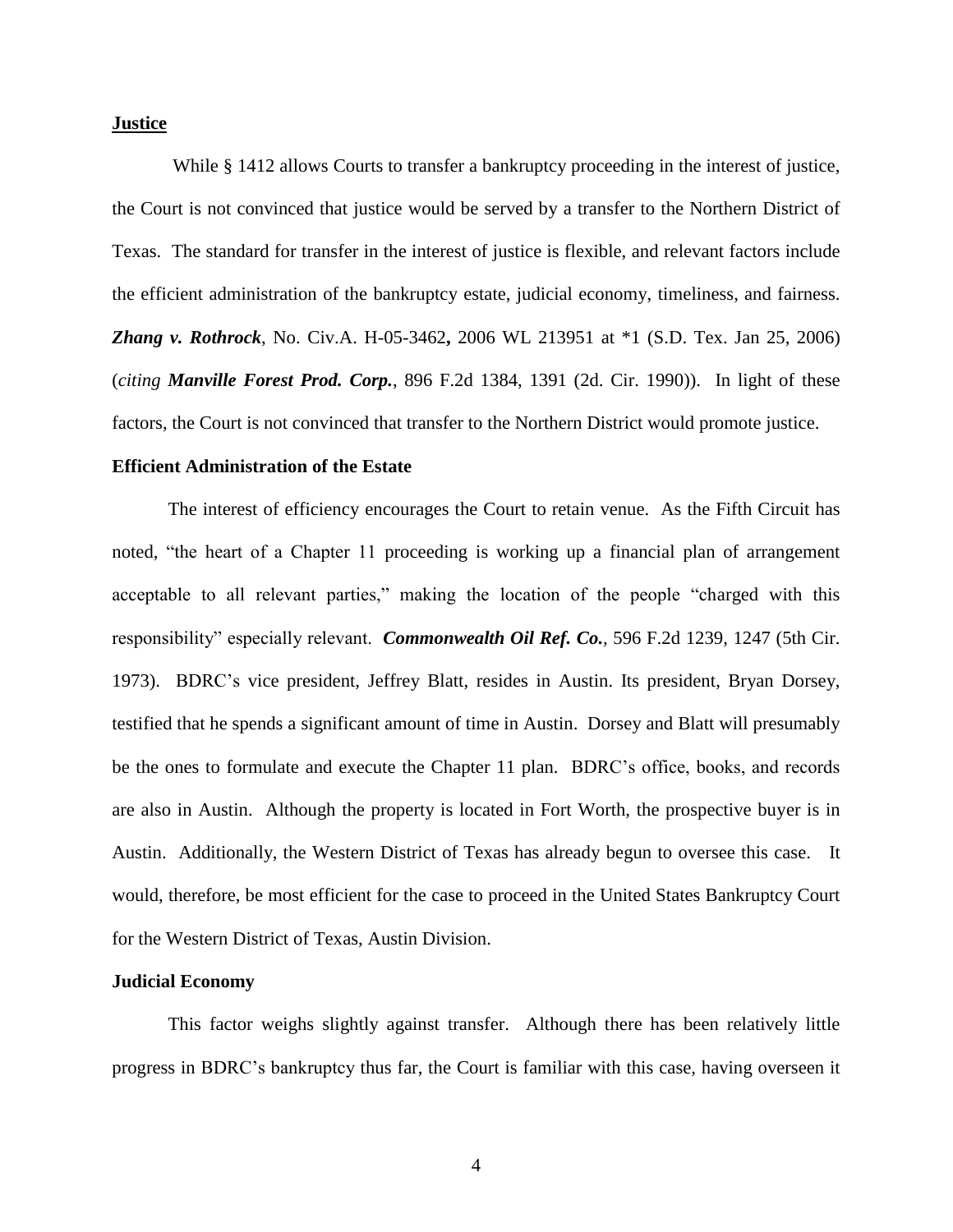since BDRC filed over six months ago. While a change of venue at this point would not be overly burdensome to the courts, retention of the case would better promote judicial economy.

# **Timeliness**

Timeliness favors neither transfer nor retention. BDRC filed for bankruptcy on July 6, 2012. The Creditors filed their motions shortly thereafter - on July 27, 2012, August 1, 2012, and August 13, 2012. BDRC's bankruptcy has been pending in the Western District of Texas for over six months, partially due to the Creditors' requests for continuances. However, few developments have taken place in the case thus far. Timeliness, therefore, does not weigh heavily in the Court's determination.

# **Fairness**

Fairness does not compel the Court to transfer this case. Although the Creditors claim that BDRC acted unfairly, they have not shown how transfer to the Northern District of Texas would promote fairness. The Creditors claim that BDRC filed its bankruptcy petition in bad faith, engaged in forum shopping, and was unscrupulous in its dealings with the Creditors and its conduct in the Tarrant County lawsuits. The Western District of Texas is capable of handling BDRC's bankruptcy in a fair and just manner regardless of BDRC's alleged bad faith. It is not clear to the Court why BDRC would be guilty of forum shopping for filing in the Western District of Texas rather than the Northern District of Texas. BDRC has substantial ties to both districts, and all parties agree that venue is proper in the Western District. The Tarrant County lawsuits involve serious allegations, but the Court is fully confident in the Tarrant County district court's ability to make fair and just determinations. The Court is also fully prepared to give the Tarrant County district court's decisions the comity they deserve. While the existence of BDRC's bankruptcy case may complicate and delay the Tarrant County lawsuits, transferring the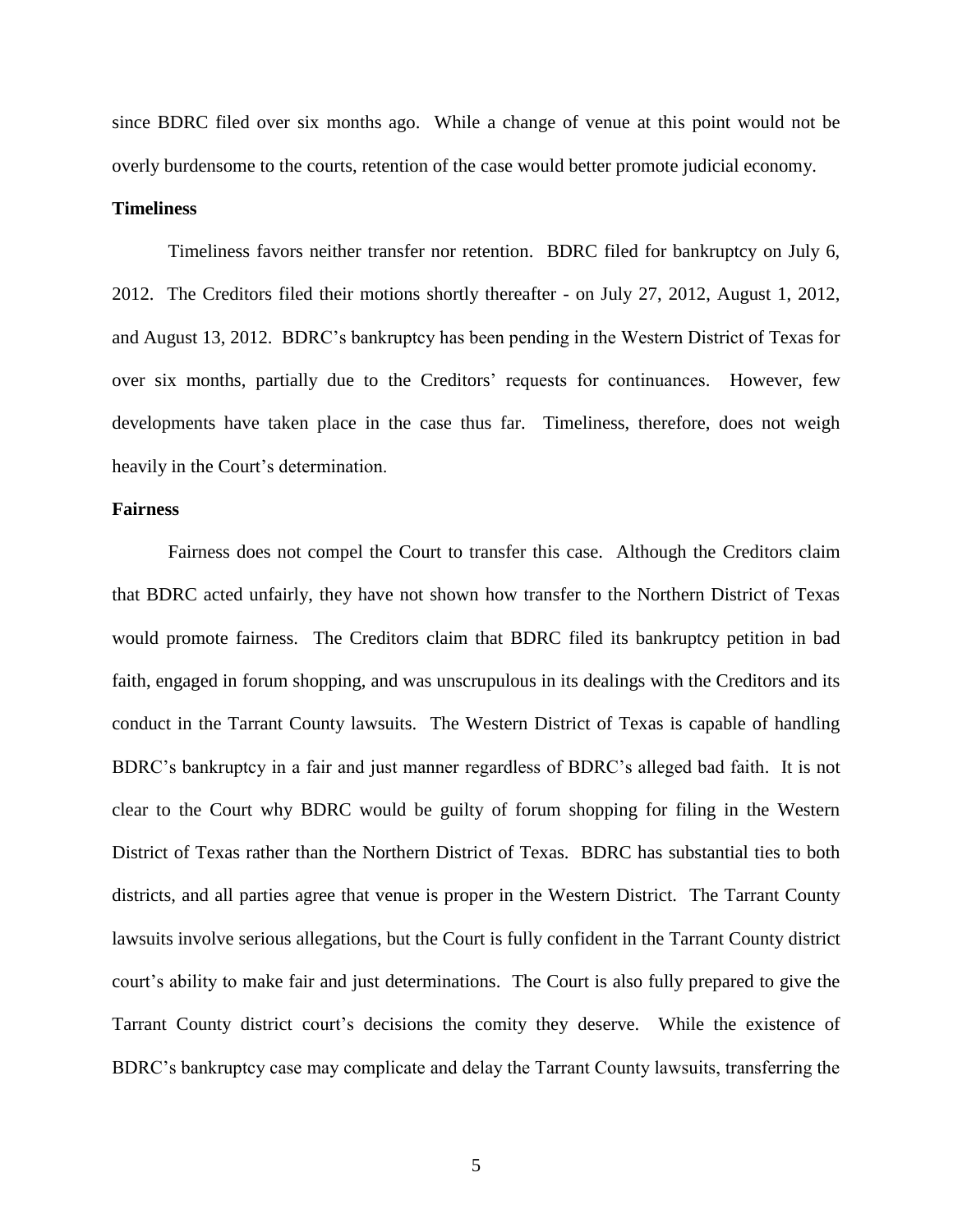bankruptcy case to the Northern District of Texas will not change this. If anything, transfer will further delay these proceedings. The Creditors allege that BDRC acted unfairly, but they have not shown how transfer would remedy this.

The Creditors have not shown that justice will be served by transferring this case by a preponderance of the evidence. The Court, therefore, declines to exercise its discretion under § 1412 to transfer the case in the interest of justice.

### **Convenience**

 $\overline{a}$ 

Convenience does not compel the Court to transfer venue. Precedent instructs bankruptcy courts to weigh the following factors when considering transfer for the sake of convenience under § 1412: (1) the proximity of creditors, (2) the proximity of the Debtor,  $(3)$ the proximity of witnesses necessary to the administration of the estate, (4) the location of the assets, (5) whether transfer will promote the economic administration of the estate, and (6) the necessity for ancillary administration if bankruptcy should result. *Moss,* 249 B.R. 411 at 425 (citing **CORCO**, 596 F.2d at 1247)<sup>3</sup>. The fifth factor weighs most heavily in this analysis. *Id.* The case should remain where it was originally filed if the factors favor transfer only slightly or if transfer will merely shift inconvenience from one party to another. *E.g*. *In re Legend Indus., Inc.,* 49 B.R. 935, 937 (Bnkr. E.D.N.Y. 1985). It is not clear that either venue would be significantly more convenient than the other. The Court, therefore, declines to transfer venue for the convenience of the parties.

<sup>&</sup>lt;sup>3</sup> When the Fifth Circuit decided *CORCO*, it considered the then operative rule on transfer of venue for bankruptcy cases, Fed.R.Bank.P. 116(b)(1). *CORCO*, 596 F.2d 1239 (5th Cir. 1973). This rule directed courts to consider convenience *and* justice, while 28 U.S.C. 1412 allows for transfer for the convenience of the parties *or* in the interest of justice. Courts currently look to *CORCO* when considering transfer for the sake of convenience under 28 U.S.C. 1412. *E.g. Moss,* 249 B.R. at 425. The Northern District of Texas cited to *CORCO* for this issue as recently as January 18, 2013. *LSREF2 BARON, LLC v. Aguilar*,No. 3:12–cv–1242–M , 2013 WL 230381 at \*5 (N.D. Tex., Jan 18 2013))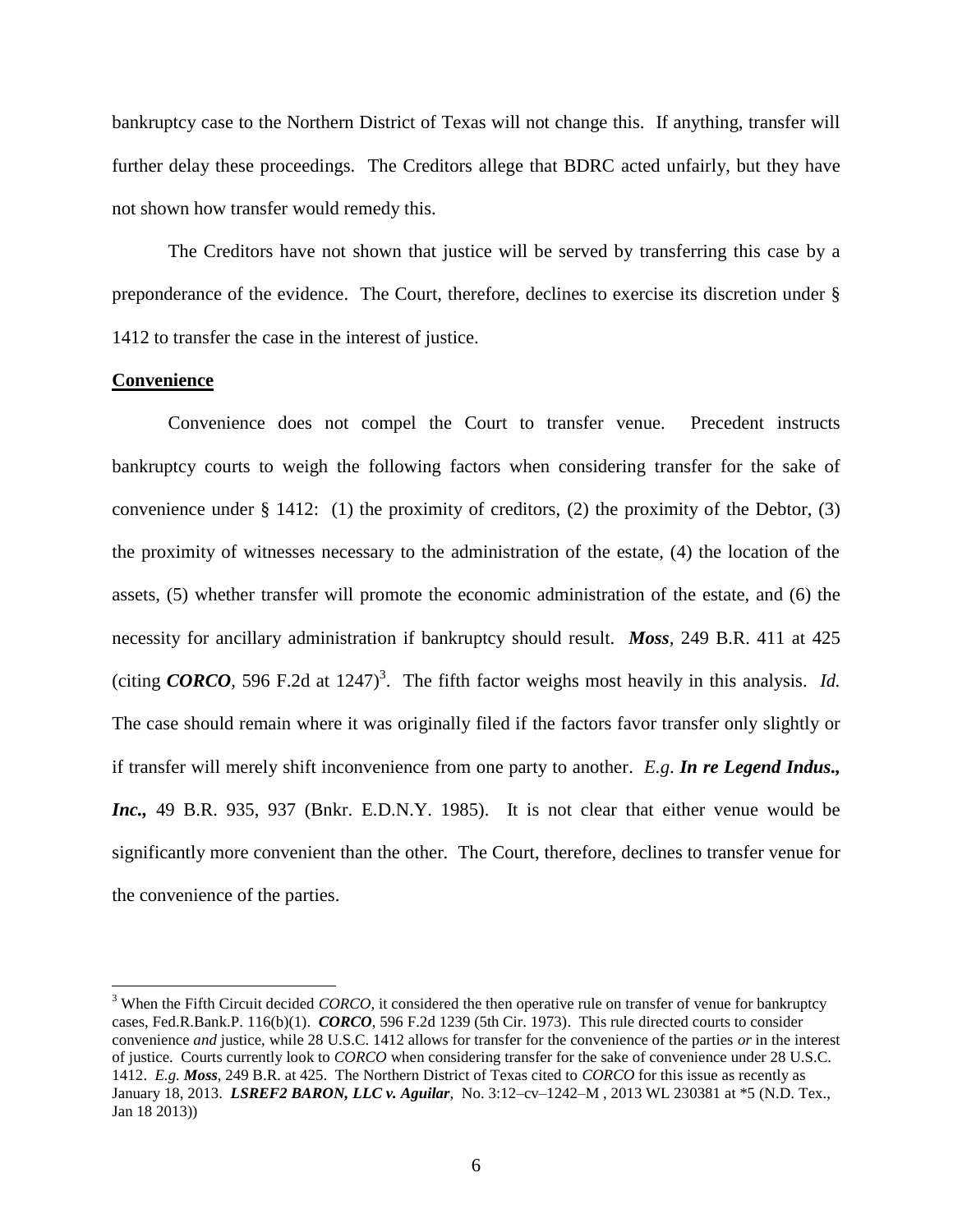## **Proximity of Creditors**

This factor weighs slightly in favor of transfer. Approximately twenty-three of the twenty-nine creditors currently listed on the claims register are located in the Northern District, while approximately three are located in the Western District. Approximately twenty-one of the creditors located in the Northern District are represented by the same attorney. It is, therefore, possible for most of the creditors to be represented at bankruptcy proceedings if one attorney were to travel from Fort Worth to Austin. The driving distance between the United States Bankruptcy Court for the Northern District of Texas in Fort Worth and the United States Bankruptcy Court for the Western District of Texas in Austin is just under two-hundred miles. It takes approximately three hours to make the trip by car. While this is not as substantial as the distance in *Moss*, *CORCO, or Abacus Broadcasting*, 4 the Court recognizes that it is inconvenient for creditors who wish to attend proceedings. Thus, the proximity of creditors weighs slightly in favor of transfer.

#### **Proximity of the Debtor**

 $\overline{a}$ 

This factor weighs slightly against transfer. The majority of BDRC's equity holders reside outside of Texas. Its assets are located in Fort Worth, but its general partner and office are located in Austin. Blatt and Dorsey appear to be BDRC's primary decision-makers. Blatt resides in Austin. Although Dorsey's primary address is within the Northern District, he prefers to proceed in Austin and testified that he spends a significant amount of time in Austin. Again, the distance between Austin and Fort Worth creates an inconvenience that is real, but not overwhelming. The location of the Debtor weighs slightly against transfer.

<sup>&</sup>lt;sup>4</sup> In *Moss*, the movant sought transfer from the Northern District of Texas to the Central District of California. *Moss,* 29 B.R. 411 (Bnkr. N.D. Tex., 2000). In *CORCO*, the movant sought transfer from the Western District of Texas to the District of Puerto Rice. *CORCO,* 596 F.2d 1239 (5th Cir. 1973). In *Abacus*, the movant sought transfer from the Western District of Texas to the District of Utah, which could have required a trustee to administer assets from 1000 miles away. *In re Abacus Broad.*, 154 B.R. 682, 684 (Bnkr. W.D. Tex. 1993).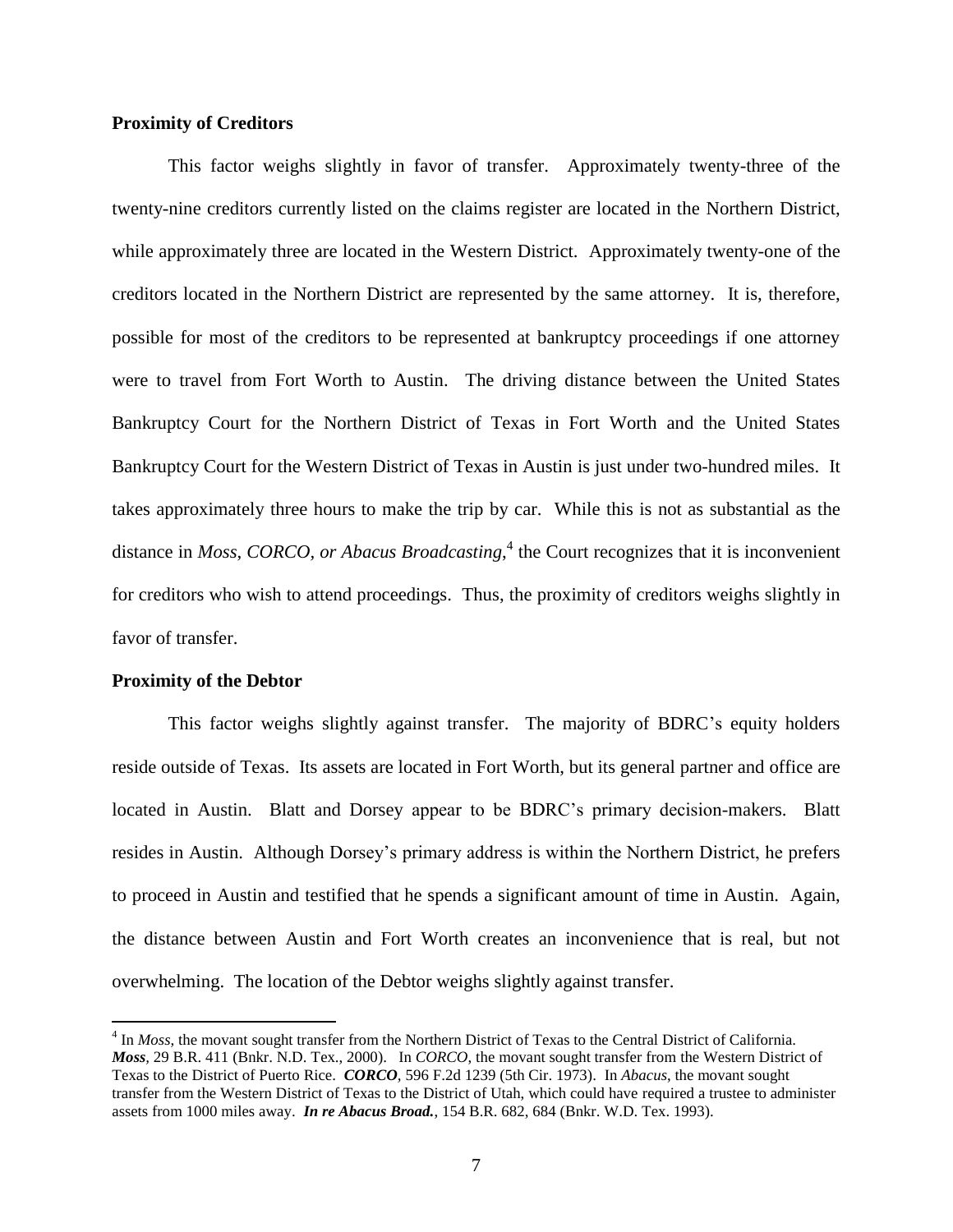### **Proximity of Witnesses**

It is unclear at this time whether witnesses will be necessary to the administration of the estate, or where potential witnesses may reside. Without more information, the Court will not speculate as to the proximity of potential witnesses.

### **Location of the Assets**

This factor is neutral. Although the Fifth Circuit labeled this factor as "[t]he location of the assets," it also considered the location of books and records in its analysis. *CORCO,* 596 F.2d at 1247-48. BDRC's primary asset is its real property in Fort Worth. However, its books, records, and office are in Austin. This factor favors neither transfer nor retention.

# **Economic Administration of the Estate**

As noted above in the analysis of transfer in the interest of justice, this important factor encourages the Court to retain venue.

#### **Necessity for Ancillary Administration**

This factor is neutral. The Court is equally confident in its own ability to handle ancillary proceedings and that of the Northern District of Texas.

The Creditors have not shown by a preponderance of the evidence that transfer would maximize convenience rather than simply shifting inconvenience from one party to another. The Court, therefore, declines to transfer venue for the convenience of the parties.

#### **CONCLUSION**

It is not clear to the Court that transfer would serve the interest of justice or make the bankruptcy proceedings more convenient to the parties.

IT IS, THEREFORE, ORDERED that the Lawsuit Creditors' Motion to Transfer Venue (ECF No. 14) is DENIED.